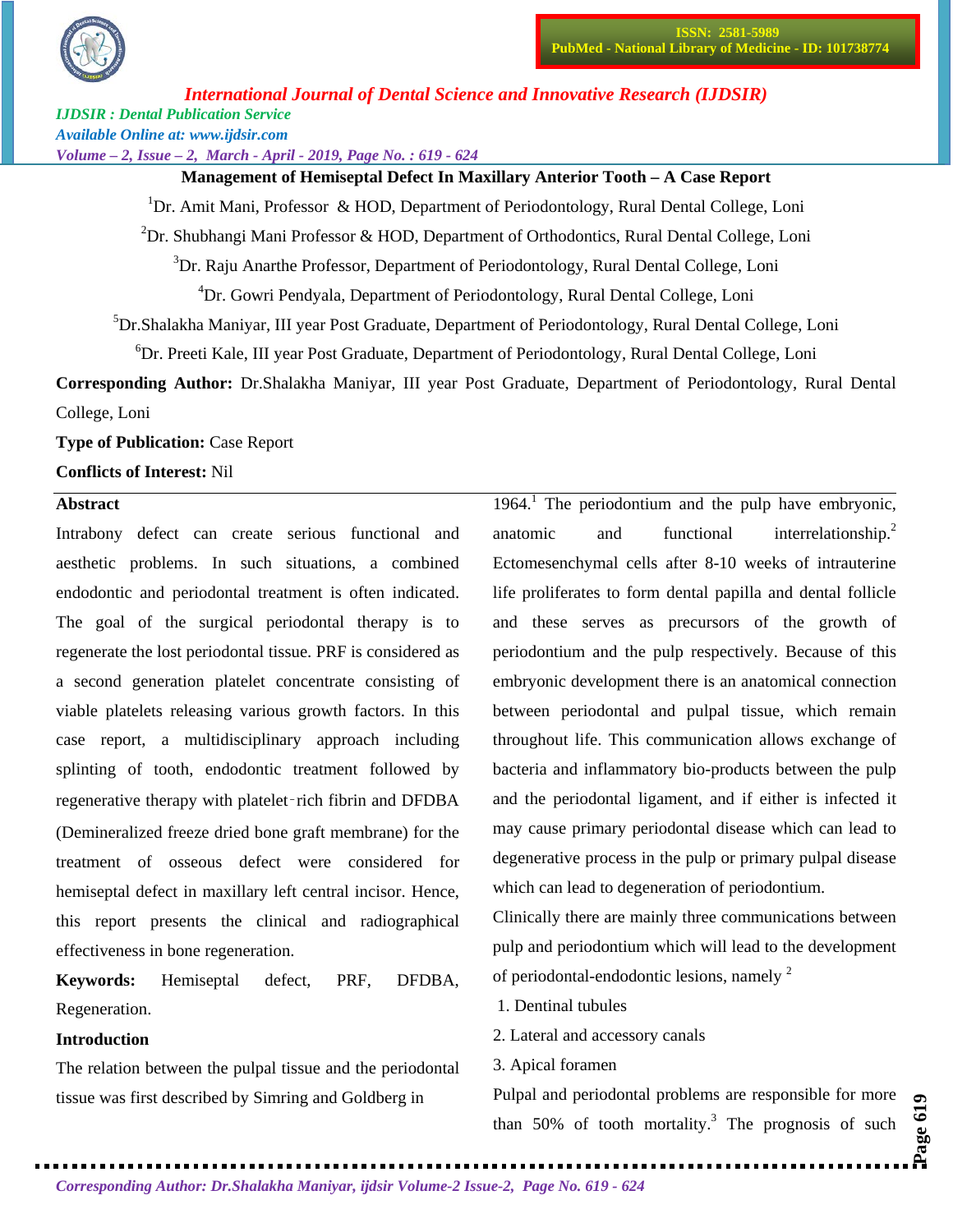## *Dr.Shalakha Maniyar, et al. International Journal of Dental Science and Innovative Research (IJDSIR)*

lesions depends on the structures involved. If there is an extensive loss of attachment the prognosis of tooth is generally poor, but can be improved with osseous regeneration[.4](https://paperpile.com/c/TA1xhT/Oqzg) For regeneration a combination of bone graft material with growth factors can more effectively stimulate formation of mineralized as well as nonmineralized tissues.<sup>5</sup>

In this case a combination of demineralized freeze dried bone allograft (DFDBA) and platelet rich fibrin (PRF) was utilized to improve the prognosis of grade III mobile tooth with hemiseptal defect.

Platelet Rich Fibrin (PRF) was first described by Choukroun et al.<sup>7</sup> It is a second-generation platelet concentrate. The fibrin membranes have complex architecture and are enriched with platelets and growth factors such as Platelet-derived growth factor (PGDF), transforming growth factors-β (TGF-β), vascular endothelial growth factor (VEGF), and epidermal growth factor (EGF) which accelerates the healing process.

Demineralized Freeze Dried Bone Allograft (DFDBA)[:](https://paperpile.com/c/TA1xhT/9yyb)<sup>8</sup> This are obtained from genetically dissimilar members of same species. It induces host mesenchymal cells to differentiate into osteoblasts. Osteogenic potential is enhanced by demineralization and freeze-drying of cortical bone. Bioinductive proteins are exposed by demineralization of hydrochloric acid. Bone morphogenic proteins are present which stimulate the host stem cell to differentiate into osteoblast.

#### **Case Report**

A 35 year old female patient reported to the Department of Periodontology, Rural Dental College, Loni. with the chief complain of pain and loose tooth in the upper front region of jaw since 3 months. She gave history of trauma one year ago with 21 and pain with the same since 3 months for which she consumed analgesics since 3 months. Systemic history was non-contributory. Clinical

*© 2019 IJDSIR, All Rights Reserved*

examination revealed reddish pink gingiva with bleeding on probing with 21, exudation of pus from the periodontal pocket, Class I Miller's gingival recession, Grade III mobility (measured with PerioTest) with secondary trauma from occlusion (Figure:1). Fremitus test was positive which suggested presence of trauma from occlusion. Clinical probing depth on mesial aspect was 8mm, buccal aspect 7mm, palatal aspect 6mm and distal aspect 3mm. There was presence of supragingival and subgingival deposits on tooth. Radiographic examination revealed PDL space widening, angular bone loss in mesial aspect, with obturating material in the tooth canal (Figure:2). It was an combined periodontal and endodontic lesion. A comprehensive treatment was planned abscess drainage was done and was re-evaluated after 5 days. Phase I therapy and later surgical regenerative approach was planned with PRF with bone graft (DFDBA).

## **Treatment: Phase I (Etiotrophic)**

Included patient motivation and oral hygiene instructions followed by blood investigations which showed values within normal limits. Scaling and root planning was done. Splinting was done from 11-22 with wire and composite followed by coronoplasty with 21(Figure:3). Chlorhexidine mouth wash of 0.2% B.D for 15 days was prescribed. Re-evaluation of Phase I therapy was done after 4 weeks.

#### **Phase II (Surgical)**

Pocket depth still persisted. There was reduction in mobility with no clinical signs of inflammation. 2% local anesthesia was injected after which crevicular incision with # 12 blade and interdental incision with # 15 blade extending from 12 to 22 was given and full thickness mucoperiosteal flap was elevated. On surgical debridement mesial aspect showed- A hemiseptal defect with presence of only palatal wall. PRF was prepared by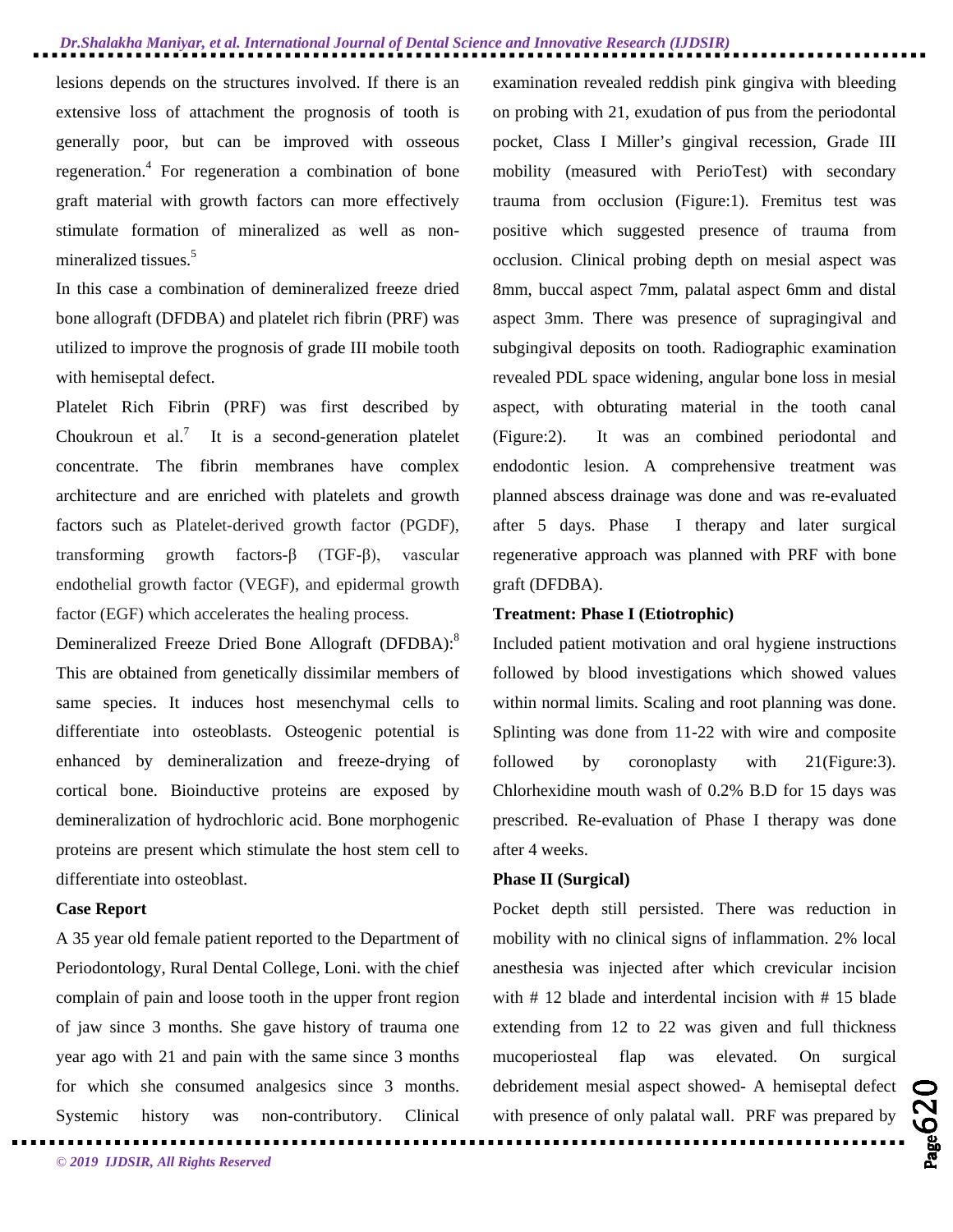# *Dr.Shalakha Maniyar, et al. International Journal of Dental Science and Innovative Research (IJDSIR)*

withdrawing 10 ml of blood from patient's anticuboidal vein and equal amount of blood transferred to 2 glass testtubes. It was immediately centrifuged in a centrifuge (REMI R-8C) at a rate of 1600 rpm for 12 minutes (Figure: 4). The middle layer (PRF) was removed with sterile tweezers and separated from the underlying RBC layer using scissors, transferred and mixed with bone graft material (Figure:5). Obtained PRF and DFDBA were mixed and placed in the defect (Figure:6). 3-0 silk sutures were given and periodontal dressing was given.

## **Post Operative Care**

Amoxicilin 500mg T.D.S for 5 days and Aceclofenac 100mg + Paracetamol 325 mg B.D for 3 days were prescribed. Chlorhexidine 0.2 % mouth wash was continued. Patient was instructed not to masticate or brush on the area of dressing. The dressing and sutures were removed after 10 days (Figure:7). The site was gently cleaned and irrigated with betadine and saline. Charter's bushing technique was reinforced in the surgical area. Patient was evaluated for the same at 1 month, 3 months (Figure:8), and 6 months (Figure:9) period. No periodontal probing was done in this period. Re-evaluation at 6 months after the procedure showed clinically healthy gingiva, reduced mobility, reduction in probing pocket depth from (meaislly- 8mm to 3mm, bucally-7mm to 4mm, palatally- 6mm to 3mm), marked radiographic changes and Class I Miller's gingival recession.



#### **Figure 1: Pre-operative intraoral view.**



**Figure 2: Pre-operative IOPA**



**Figure 3: splinting and Coronoplasty.** 



**Figure 4: Withdrawal of blood and centrifuge.** 



**Figure 5: PRF formed, separated and mixed with bone graft.**

Page621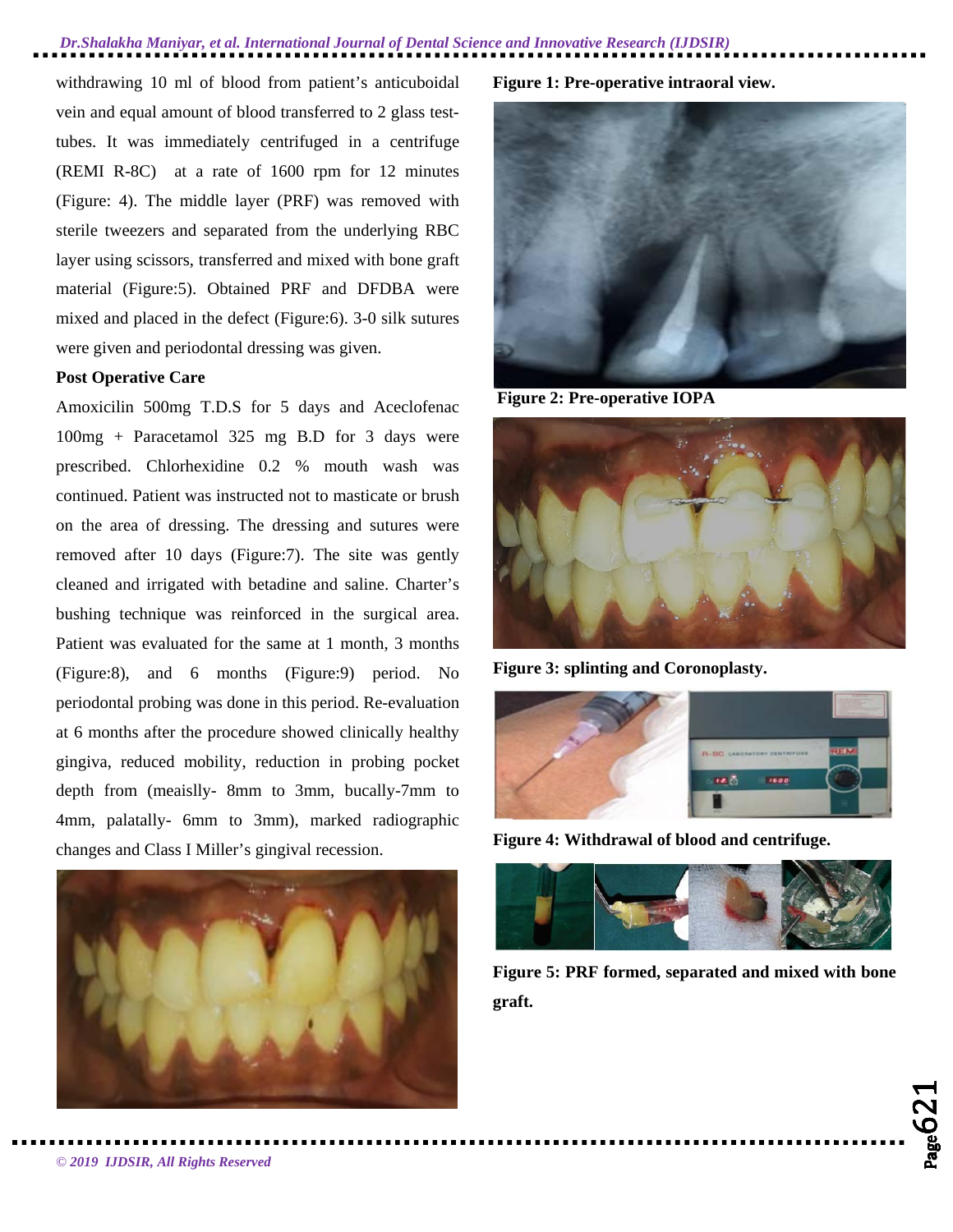*Dr.Shalakha Maniyar, et al. International Journal of Dental Science and Innovative Research (IJDSIR)*



**Figure 6: PRF placement at the site.**



**Figure 7: 10 Days follow-up.**



**Figure 8: 3 months post-operative.**



**Figure 9: 6 months post-operative.**

## **Discussion**

This type of lesions requires meticulous root canal therapies along with regenerative periodontal procedure. Regenerative procedures are the gold standard therapy to restore periodontal health and have become an important research topic. Main goal is not only to arrest periodontal disease progression, but also regeneration of lost structures<sup>9</sup>. . Bone grafts are the most common and essential for restoration of lost supporting tissues.<sup>10</sup> Wide range of bone grafting materials have been applied and evaluated clinically.<sup>11</sup> DFDBA has both osteoconductive and osteoinductive properties and is safe and capable of inducing new bone formation. It induces undifferentiated mesenchymal cells to differentiate into osteoblasts which helps in bone formation $10,11$ . DFDBA provides significant improvement in soft and hard tissue for the periodontal bone defects<sup>12</sup>. The use of growth factors along with bone graft shows promising results<sup>9</sup>. Growth factors regulate cellular events in regeneration which includes cell proliferation, chemotaxis, matrix synthesis and differentiation via binding to specific cell surface receptors. Alpha (α) granules of platelets provides growth factors which include Transforming Growth Factor β (including  $\beta^{-1}$  and  $\beta^{-2}$ -isomers), Platelet-Derived Growth Factor, Epidermal Growth Factor, Vascular Endothelial Growth Factor, Insulin-like Growth Factor-1.<sup>13</sup> Combination of DFDBA with PRF gives better results in probing pocket depth reduction and gain in clinical attachment level when compared to DFDBA alone. Choukroun et al*.* introduced PRF in 2001. It contains fibrin matrix polymerized in a tetramolecular structure, platelets incorporation, leukocytes, cytokines and circulating stem cells. There is intrinsic incorporation of platelet cytokines and glycan chains in the fibrin meshes due to slow fibrin polymerization during the process. This helps in progressive release of cytokines during fibrin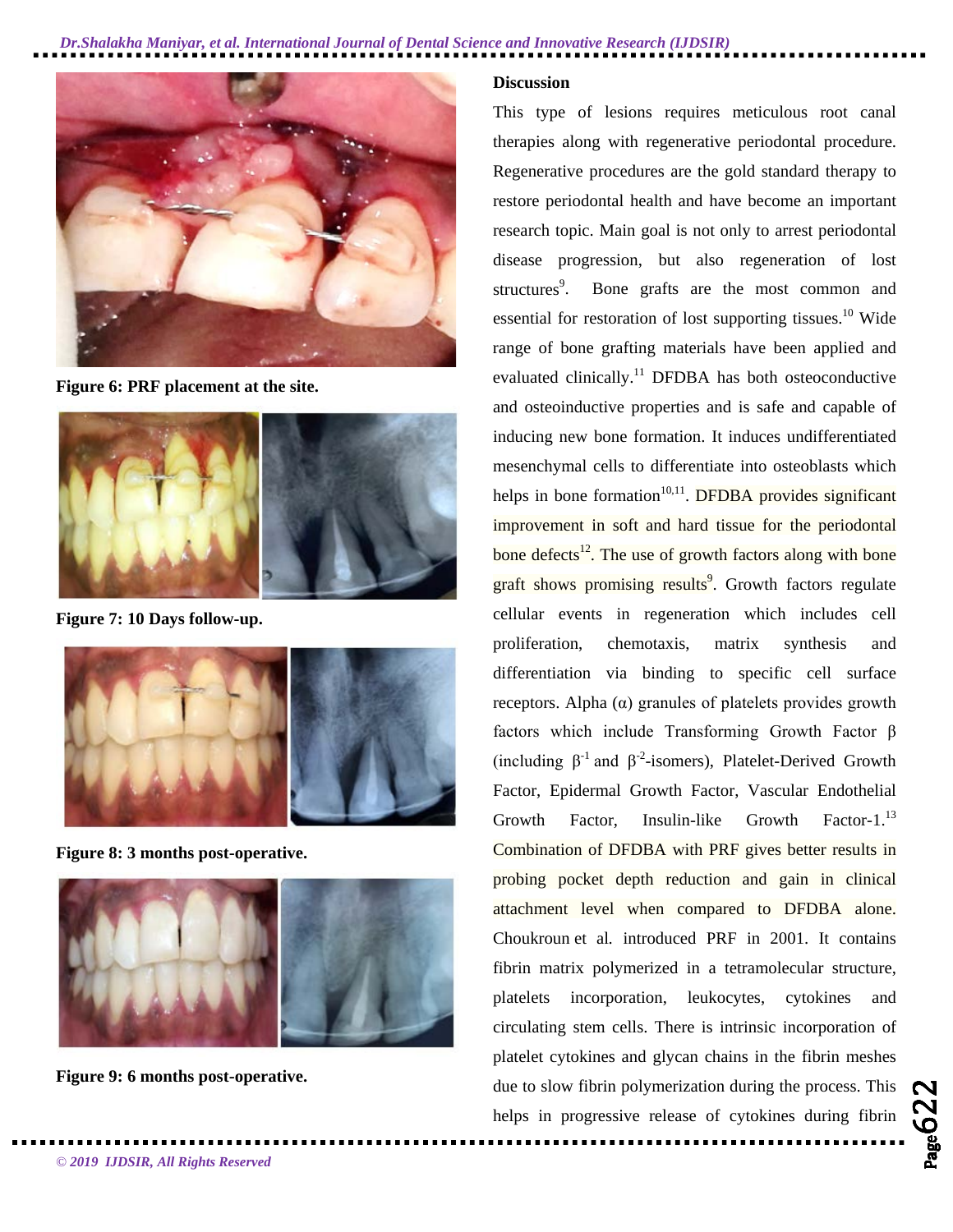matrix remodeling<sup>14</sup>. It also contains leukocytes which influence growth factor release, anti-infectious activity, immune regulation and matrix remodeling during healing. PRF promotes rapid angiogenesis<sup>15</sup>. In the present case report PRF seems to have additional favorable effect on defect fill and defect resolution in the treatment of hemiseptal defect. PRF acts as biological connector between the particles of bone. And also releases cytokines that plays role in the self-regulation of inflammation of the grafted material. Thus in the present case PRF and DFDBA shows better result in healing and clinical attachment gain in hemiseptal defects. However, histological assessment will give the exact gain in the clinical attachment level.

## **Conclusion**

Tough endodontic periodontal lesions presents a diagnostic and treatment challenge .Treatment suggested for periodontal abscess with hemiseptal defect can be successfully managed by root canal therapy followed by periodontal regenerative therapy. Tissue regeneration techniques using DFDBA and PRF can effectively enhance healing of tooth with poor prognosis.

## **References**

- 1. [Simring M, Goldberg M. The Pulpal Pocket](http://paperpile.com/b/TA1xhT/WurD)  Approach: Retrograde Periodontitis. J Periodontol. [1964;35\(1\):22–48.](http://paperpile.com/b/TA1xhT/WurD)
- 2. [Rotstein I, Simon JHS. Diagnosis, prognosis and](http://paperpile.com/b/TA1xhT/ZNP4)  [decision-making in the treatment of combined](http://paperpile.com/b/TA1xhT/ZNP4)  [periodontal-endodontic lesions. Periodontol 2000.](http://paperpile.com/b/TA1xhT/ZNP4)  [2004;34:165–203.](http://paperpile.com/b/TA1xhT/ZNP4)
- 3. [Bender IB. Factors influencing the radiographic](http://paperpile.com/b/TA1xhT/mHGJ)  [appearance of bony lesions. J Endod. 1982](http://paperpile.com/b/TA1xhT/mHGJ)  [Apr;8\(4\):161–70.](http://paperpile.com/b/TA1xhT/mHGJ)
- 4. [MacGregor J, Parkhouse WS. The Potential Role of](http://paperpile.com/b/TA1xhT/Oqzg)  [Insulin-Like Growth Factors in Skeletal Muscle](http://paperpile.com/b/TA1xhT/Oqzg)  [Regeneration. Can J Appl Physiol. 1996;21\(4\):236–](http://paperpile.com/b/TA1xhT/Oqzg)

[50.](http://paperpile.com/b/TA1xhT/Oqzg)

- 5. [Friedlaender GE, Lin S, Solchaga LA, Snel LB,](http://paperpile.com/b/TA1xhT/qCvp)  [Lynch SE. The role of recombinant human platelet](http://paperpile.com/b/TA1xhT/qCvp)[derived growth factor-BB \(rhPDGF-BB\) in](http://paperpile.com/b/TA1xhT/qCvp)  [orthopaedic bone repair and regeneration. Curr](http://paperpile.com/b/TA1xhT/qCvp)  [Pharm Des. 2013;19\(19\):3384–90.](http://paperpile.com/b/TA1xhT/qCvp)
- 6. [Goyal L. Clinical effectiveness of combining platelet](http://paperpile.com/b/TA1xhT/qOV6)  [rich fibrin with alloplastic bone substitute for the](http://paperpile.com/b/TA1xhT/qOV6)  [management of combined endodontic periodontal](http://paperpile.com/b/TA1xhT/qOV6)  lesion. Restor Dent [Endod. 2014 Feb;39\(1\):51–5.](http://paperpile.com/b/TA1xhT/qOV6)
- 7. [Choukroun J, Simonpieri A, -O. Girard M, Fioretti F,](http://paperpile.com/b/TA1xhT/Exi0)  [Dohan S, Dohan D. Platelet Rich Fibrin \(PRF\) : un](http://paperpile.com/b/TA1xhT/Exi0)  [nouveau biomatériau de cicatrisation.](http://paperpile.com/b/TA1xhT/Exi0)  [Implantodontie. 2004;13\(4\):229–35.](http://paperpile.com/b/TA1xhT/Exi0)
- 8. [Brunsvold MA, Mellonig JT. Bone grafts and](http://paperpile.com/b/TA1xhT/9yyb)  [periodontal regeneration. Periodontol 2000.](http://paperpile.com/b/TA1xhT/9yyb)  [1993;1\(1\):80–91.](http://paperpile.com/b/TA1xhT/9yyb)
- 9. Kanakamedala A, Ari G, Sudhakar U, Vijaylakhsmi R, Ramakrishnan T, Emmadi P. Treatment of a furcation defect with combination of PRF and bone grafts-a case report. ENDO (Lond Engl) 2009;3:127– 35**.**
- 10. [Rosenberg E, Rose LF. Biologic and clinical](http://paperpile.com/b/TA1xhT/3RCE)  [considerations for autografts and allografts in](http://paperpile.com/b/TA1xhT/3RCE)  [periodontal regeneration therapy. Dent Clin North](http://paperpile.com/b/TA1xhT/3RCE)  [Am. 1998 Jul;42\(3\):467–90.](http://paperpile.com/b/TA1xhT/3RCE)
- 11. [Reynolds MA, Aichelmann-Reidy ME, Branch-Mays](http://paperpile.com/b/TA1xhT/iD49)  [GL. Regeneration of Periodontal Tissue: Bone](http://paperpile.com/b/TA1xhT/iD49)  [Replacement Grafts. Dent Clin](http://paperpile.com/b/TA1xhT/iD49) North Am. [2010;54\(1\):55–71.](http://paperpile.com/b/TA1xhT/iD49)
- 12. [Piemontese M, Aspriello SD, Rubini C, Ferrante L,](http://paperpile.com/b/TA1xhT/Ihnt)  [Procaccini M. Treatment of periodontal intrabony](http://paperpile.com/b/TA1xhT/Ihnt)  [defects with demineralized freeze-dried bone](http://paperpile.com/b/TA1xhT/Ihnt)  [allograft in combination with platelet-rich plasma: a](http://paperpile.com/b/TA1xhT/Ihnt)  [comparative clinical trial. J Periodontol. 2008](http://paperpile.com/b/TA1xhT/Ihnt)  [May;79\(5\):802–10.](http://paperpile.com/b/TA1xhT/Ihnt)